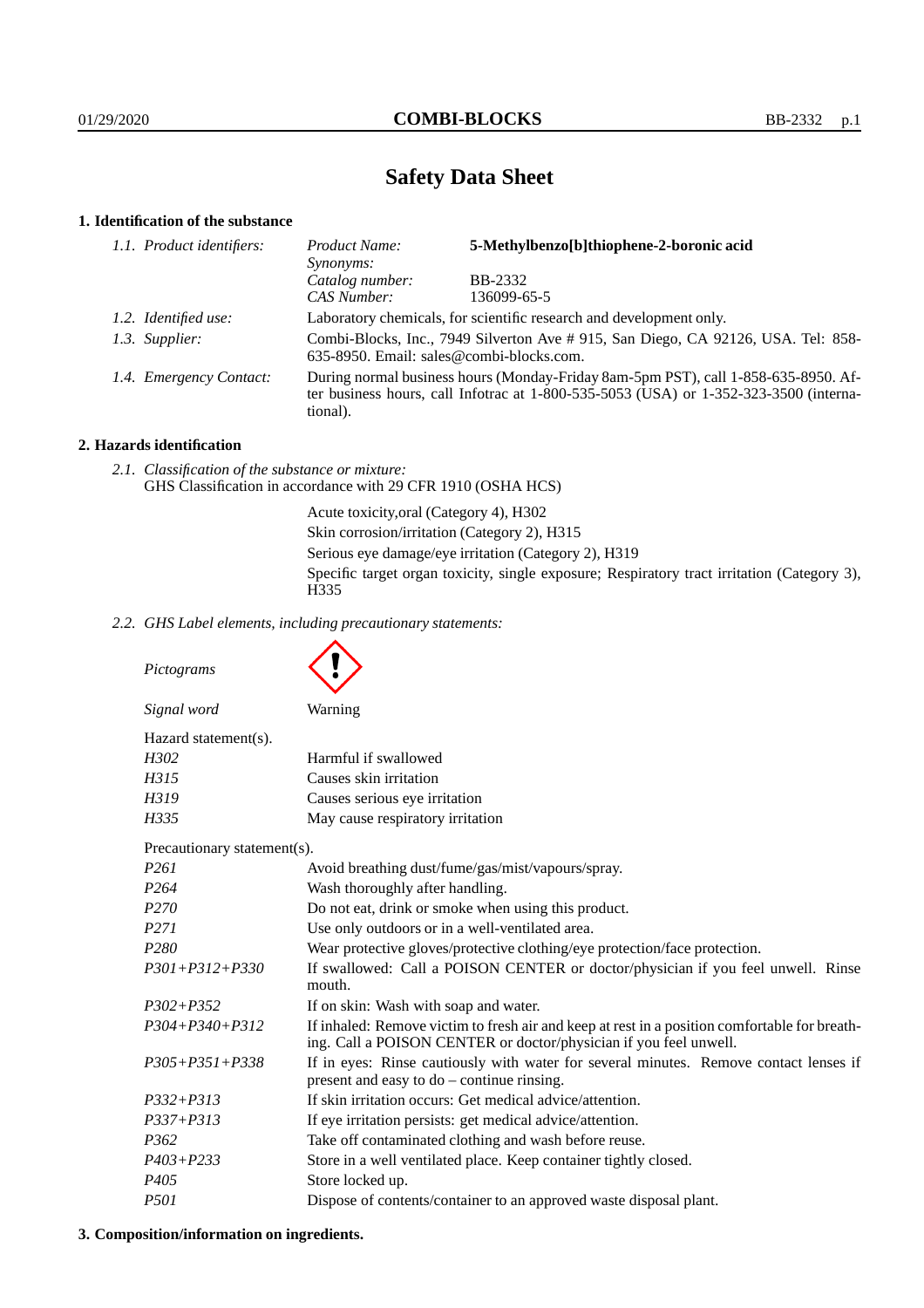## *3.1. Substances*

| COMPONENT                                   | CLASSIFICATION                       | <b>CONCENTRATION</b> |
|---------------------------------------------|--------------------------------------|----------------------|
| 5-Methylbenzol b   thiophene-2-boronic acid | 15. H319. H335<br>$1302.$ F<br>.<br> | $100\,$              |

See Section 2 for full text of hazard statements.

### **4. First aid measures**

*4.1. Description of first aid measures.*

| General advice:          | Consult a physician. Show this safety data sheet to the doctor in attendance. Move out of<br>dangerous area.                                         |
|--------------------------|------------------------------------------------------------------------------------------------------------------------------------------------------|
| If inhaled:              | Remove victim to fresh air and keep at rest in a position comfortable for breathing. Call a<br>POISON CENTER or doctor/physician if you feel unwell. |
| In case of skin contact: | Wash with soap and water.                                                                                                                            |
| In case of eye contact:  | Rinse cautiously with water for several minutes. Remove contact lenses if present and<br>easy to $do$ – continue rinsing.                            |
| If swallowed:            | Call a POISON CENTER or doctor/physician if you feel unwell. Rinse mouth.                                                                            |
|                          | Most important guardouse and effects leath gouts and delayed.                                                                                        |

*4.2. Most important symptoms and effects, both acute and delayed:*

See Section 2.2 and/or in Section 11.

*4.3. Indication of any immediate medical attention and special treatment needed:* No data.

#### **5. Fire fighting measures**

- *5.1. Extinguishing media:* Use dry sand, dry chemical or alcohol-resistant foam for extinction.
- *5.2. Special hazards arising from the substance or mixture:* Carbon monoxide, sulfur oxides.
- *5.3. Advice for firefighters:* Wear self-contained breathing apparatus for firefighting if necessary.
- *5.4. Further information:* No data available.

### **6. Accidental release measures**

- *6.1. Personal precautions, protective equipment and emergency procedures:* Ensure adequate ventilation. Use personal protective equipment.
- *6.2. Environmental precautions:* Should not be released into the environment. See Section 12 for additional ecological information.
- *6.3. Methods and materials for containment and cleaning up:* Sweep up or vacuum up spillage and collect in suitable container for disposal.
- *6.4. Reference to other sections:* Refer to protective measures listed in Sections 8 and 13.

### **7. Handling and storage**

- *7.1. Precautions for safe handling:* Avoid contact with skin and eyes. Avoid inhalation of vapour or mist. Keep away from sources of ignition - No smoking. Take measures to prevent the build up of electrostatic charge. For precautions see section 2.2.
- *7.2. Conditions for safe storage, including any incompatibilities:* Store under −20◦C. Keep container tightly closed in a dry and well-ventilated place. Containers which are opened must be carefully resealed and kept upright to prevent leakage.
- *7.3. Specific end use(s):* Laboratory chemicals, for scientific research and development only.

### **8. Exposure Controls / Personal protection**

*8.1. Control parameters:*

*Components with workplace control parameters:* Contains no substances with occupational exposure limit values. *8.2. Exposure controls:*

*Appropriate engineering controls:* Ensure that eyewash stations and safety showers are close to the workstation location. Ensure adequate ventilation, especially in confined areas. Use only under a chemical fume hood.

#### *Personal protective equipment:*

Eye/face protection: Wear appropriate protective eyeglasses or chemical safety goggles as described by OSHA's eye and face protection regulations in 29 CFR 1910.133 or European Standard EN166.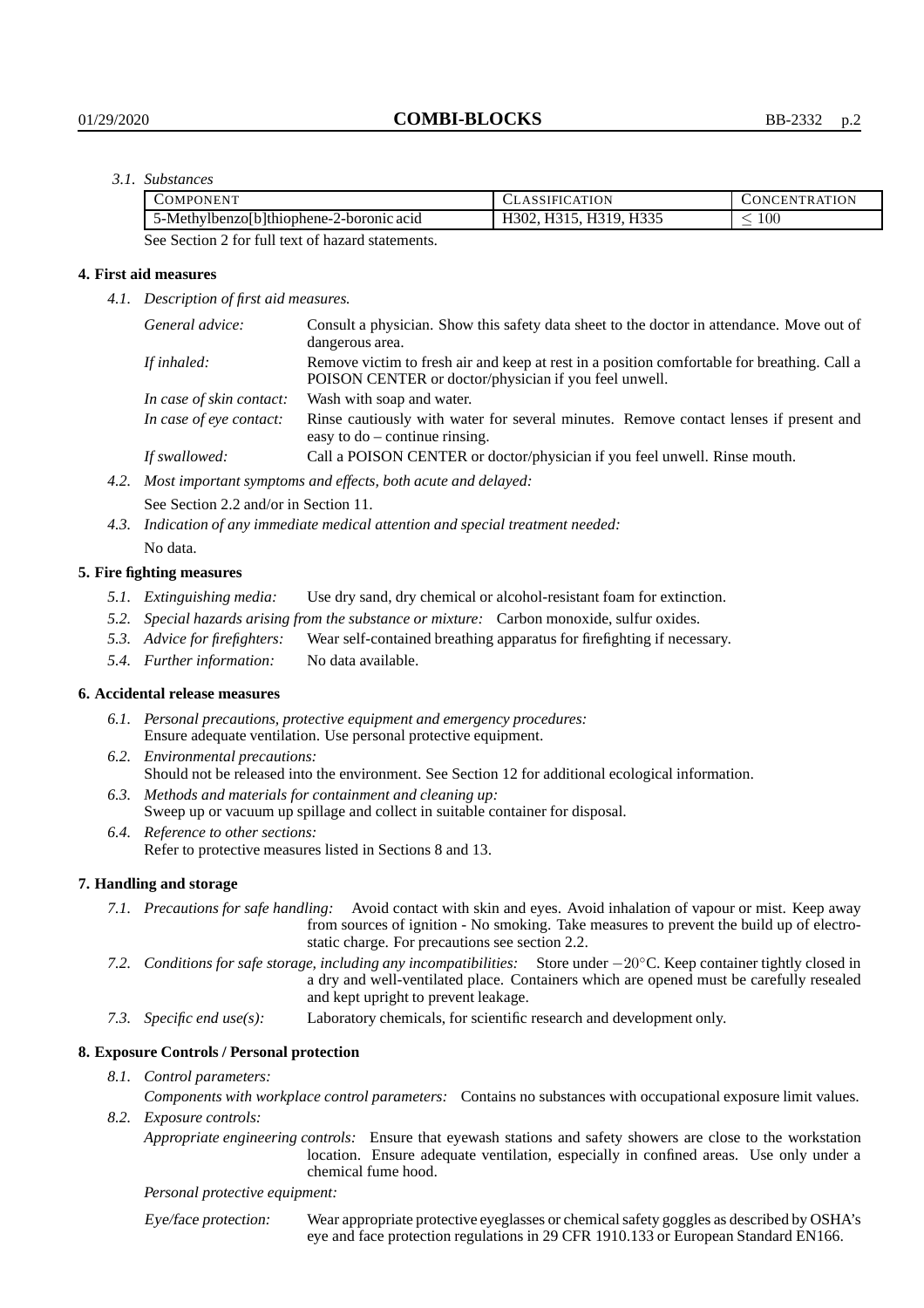| Skin protection:                   | Handle with gloves. Gloves must be inspected prior to use. Use proper glove removal<br>technique (without touching glove's outer surface) to avoid skin contact with this product.                                                                   |  |  |
|------------------------------------|------------------------------------------------------------------------------------------------------------------------------------------------------------------------------------------------------------------------------------------------------|--|--|
|                                    | Dispose of contaminated gloves after use in accordance with applicable laws and good<br>laboratory practices. Wash and dry hands                                                                                                                     |  |  |
| <b>Body Protection:</b>            | Complete suit protecting against chemicals, Flame retardant antistatic protective clothing.,<br>The type of protective equipment must be selected according to the concentration and<br>amount of the dangerous substance at the specific workplace. |  |  |
| <b>Respiratory protection:</b>     | No protective equipment is needed under normal use conditions.                                                                                                                                                                                       |  |  |
| Control of environmental exposure: | Prevent further leakage or spillage if safe to do so. Do not let product enter<br>drains.                                                                                                                                                            |  |  |

# **9. Physical and chemical properties**

*9.1. Information on basic physical and chemical properties*

| (a)                | Appearance:                                   | No data  |
|--------------------|-----------------------------------------------|----------|
| (b)                | Odour:                                        | No data  |
| (c)                | Odour Threshold:                              | No data  |
| (d)                | pH:                                           | No data  |
| (e)                | Melting point/freezing point:                 | No date. |
| (f)                | Initial boiling point and boiling range:      | No data  |
| (g)                | Flash point:                                  | No data  |
| (h)                | Evaporatoin rate:                             | No data  |
| (i)                | Flammability (solid, gas):                    | No data  |
| (j)                | Upper/lower flammability or explosive limits: | No data  |
| $\rm(k)$           | Vapour pressure:                              | No data  |
| (1)                | Vapour density:                               | No data  |
| (m)                | Relative density:                             | No data  |
| (n)                | Water solubility:                             | No data  |
| $\left( 0 \right)$ | Partition coefficient: n-octanol/water:       | No data  |
| (p)                | Auto-ignition:                                | No data  |
| (q)                | Decomposition temperature:                    | No data  |
| (r)                | Viscosity:                                    | No data  |
| (s)                | Explosive properties:                         | No data  |
| (t)                | Oxidizing properties:                         | No data  |

*9.2. Other safety information:*

| Formula          | $C_9H_9BO_2S$ |
|------------------|---------------|
| Molecular weight | 192.0         |
| CAS Number       | 136099-65-5   |

# **10. Stability and reactivity**

|  | 10.1. Reactivity | No data |
|--|------------------|---------|
|--|------------------|---------|

- *10.2. Chemical stability* Stable under recommended storage conditions.
- *10.3. Possibility of hazardous reactions* No data
- *10.4. Conditions to avoid*
- *10.5. Incompatible material* No data.
- *10.6. Hazardous decomposition products:*

Hazardous decomposition products formed under fire conditions: Carbon monoxide, sulfur oxides. Other decomposition products: No data In the event of fire: See Section 5.

# **11. Toxicological information**

*11.1 Information on toxicological effects*

| Acute toxicity:            | Harmful if swallowed.          |
|----------------------------|--------------------------------|
| Skin irritation/corrosion: | No data available.             |
| Eye damage/irritation:     | Causes serious eye irritation. |